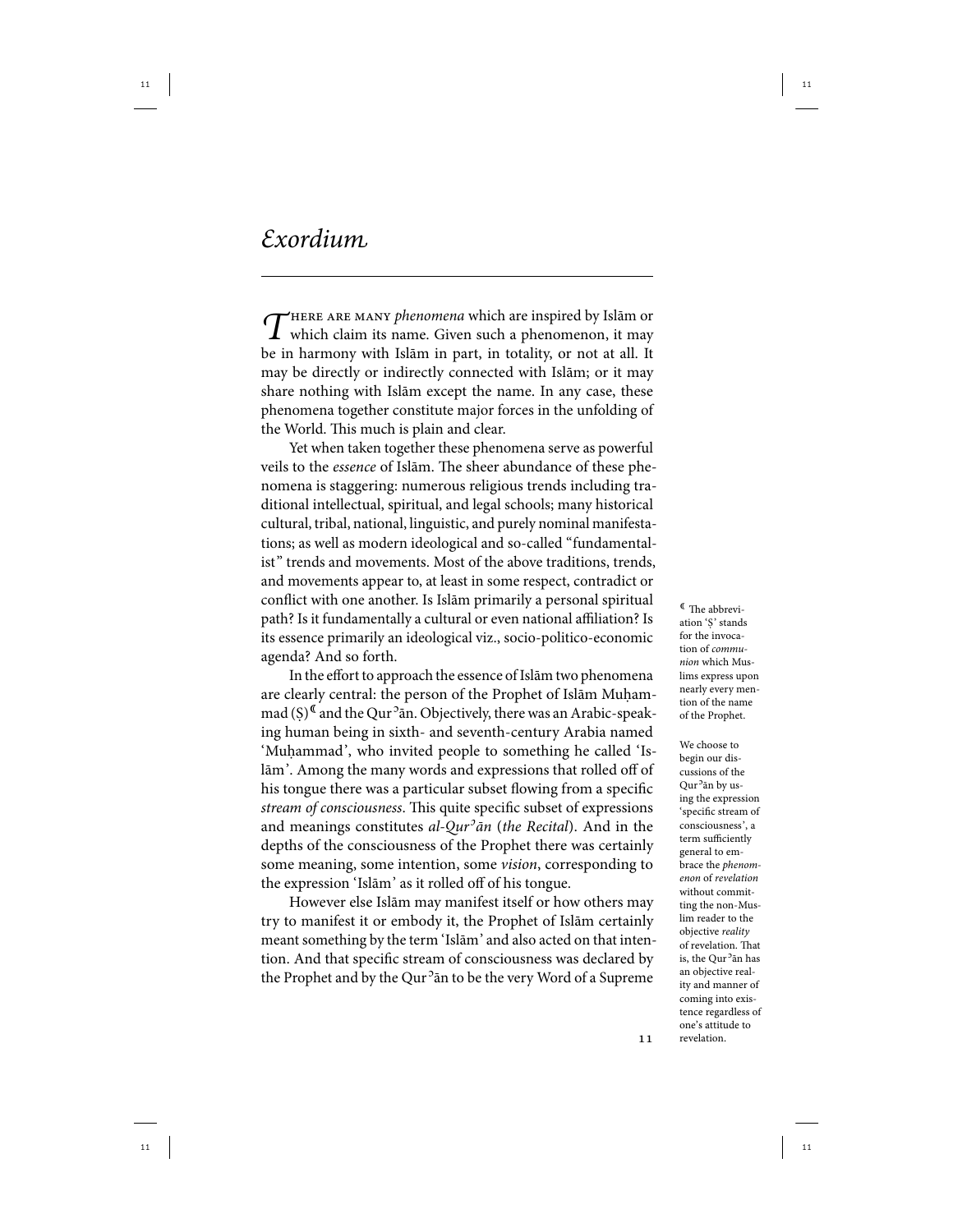and Unique Being and as encapsulating the essence of Islām. The pursuit of the vision originating in his consciousness and underlying the word 'Islām' – and, ultimately, that which moved him in pursuit of that vision – made him one of the most influential persons of human history. Moreover, that pursuit made and continues to make Islām a most powerful living force, even as filtered through the myriad phenomena that explicitly or implicitly, rightly or wrongly, claim its name.

If nothing else, the question "What is Islām?" ultimately invites each of us – Muslim or non-Muslim, monotheist or pagan, theist or secular – to objectively approach the Prophet of Islām and the Qur<sup>5</sup>ān. We do not seek a "new" Islām. We do not seek a "traditional" Islām or an "orthodox" Islām; a "fundamentalist" Islām or a "radical" Islām; nor a "reform" Islām, "liberal" Islām, or a "pluralist" Islām. Rather:

- Regardless of what anyone may want Islām to be, its essence lies with the one who proclaimed its vision and message, and with the specific stream of consciousness he proclaimed as encapsulating that vision and message;
- The *value* of the Islāmic vision and message is a function of the value of the Prophet and his specific vision on the one hand, and of the Qur<sup>5</sup> an on the other;
- The degree to which a given phenomenon is Islāmic is the degree to which that phenomenon accurately reflects the Prophet and his vision on the one hand, and the Qur<sup>5</sup>ān on the other.

These three statements about essence, value, and the meaning of 'Islamic' perhaps best encapsulate the most basic assumption For example: Sci-<br>upon which the present work is based.

> An objective approach to answer our question, "What is Islām?", through the Prophet of Islām and the Qur<sup>5</sup>ān is not always easy. It calls for a cognizance and recognition of these two central phenomena. Although perfect knowledge of either is unlikely if not impossible, we can at least be hopeful that an attitude of objectivity will help us progress to increasingly accurate reflections of the essences of those two phenomena. By 'an attitude of objectivity' we mean the attitude that says that there is something to be

 $\bigcirc$ 

entists generally study nature with the attitude that, even if we never find a perfect explanation of it and its laws, we can ever-increasingly approach it if we try hard enough. Nature and its laws are not mere whims of scientists but rather they are objective in some appropriate sense.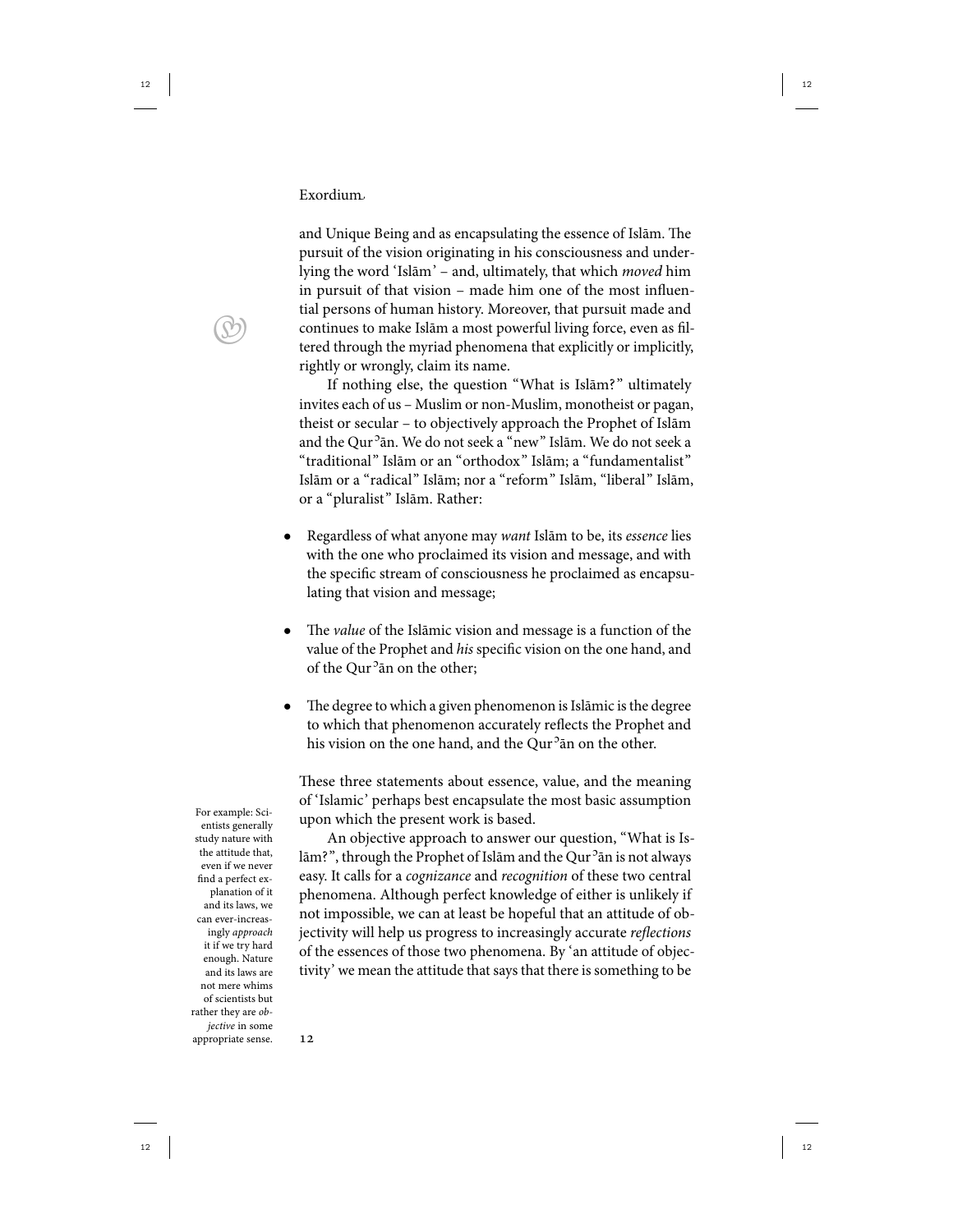$\bigcirc$ 

found that is not merely a function of our own whims and desires, and that it is possible to approach that something. With respect to Islām this means that there actually is an Islām to search for in the vision, message, and intentions of its Prophet. And even if we never reach the essence we can be hopeful of finding an accurate reflection that allows us to answer with some precision the question: "What is Islām?"

The remarks on the following pages are meant to be general, hopefully embracing and capturing some of the big picture of Islām. There are many books and studies on particular aspects of Islām, mostly focusing on some particular subset of perspectives, aspects, or phenomena deriving from or relating to Islām proper. In this work we attempt to not only present a fresh perspective that hopefully accurately and comprehensively reflects some rays of the essence of Islām, but also provide a meta-structure in which to situate themes which may focus on a particular set of Islām-related phenomena.

For example: Some works focus on the spirituality of Islām and/or spiritual traditions that in some sense - that is, more, less, or allegedly – derive from the original phenomenon of Islām viz., the Prophet and the Qur<sup>5</sup>ān. Others may focus on legal and social phenomena. In this work we cannot hope to capture the fine details of spiritual or legal phenomena that derive in some sense from the original phenomenon. What we do hope to capture – in a hopefully accurate reflection of the original phenomenon – is something of the relationship between the two. Through the representation of these kinds of relationships we hope that our meta-structure gives readers a means to place in proper context more specific works on Islām and the phenomena that in some sense derive from it. In addition, we hope that this meta-structure serves to help the reader evaluate the scope and focus of other works with respect to the big picture of Islām in its entirety. That is, a reader of a book on the vast topic of Islāmic social law should realize where social law fits in the larger meta-structure. And a reader of a book on Muslim spirituality should be aware of the place of spirituality in the more general meta-structure. This way one may avoid the extremes – if not sophistry and demagoguery – all too common among many writers on Islām who attempt to, for example, reduce it to only spirituality or to only social law, or who try to expunge one or the other from it.

 $13$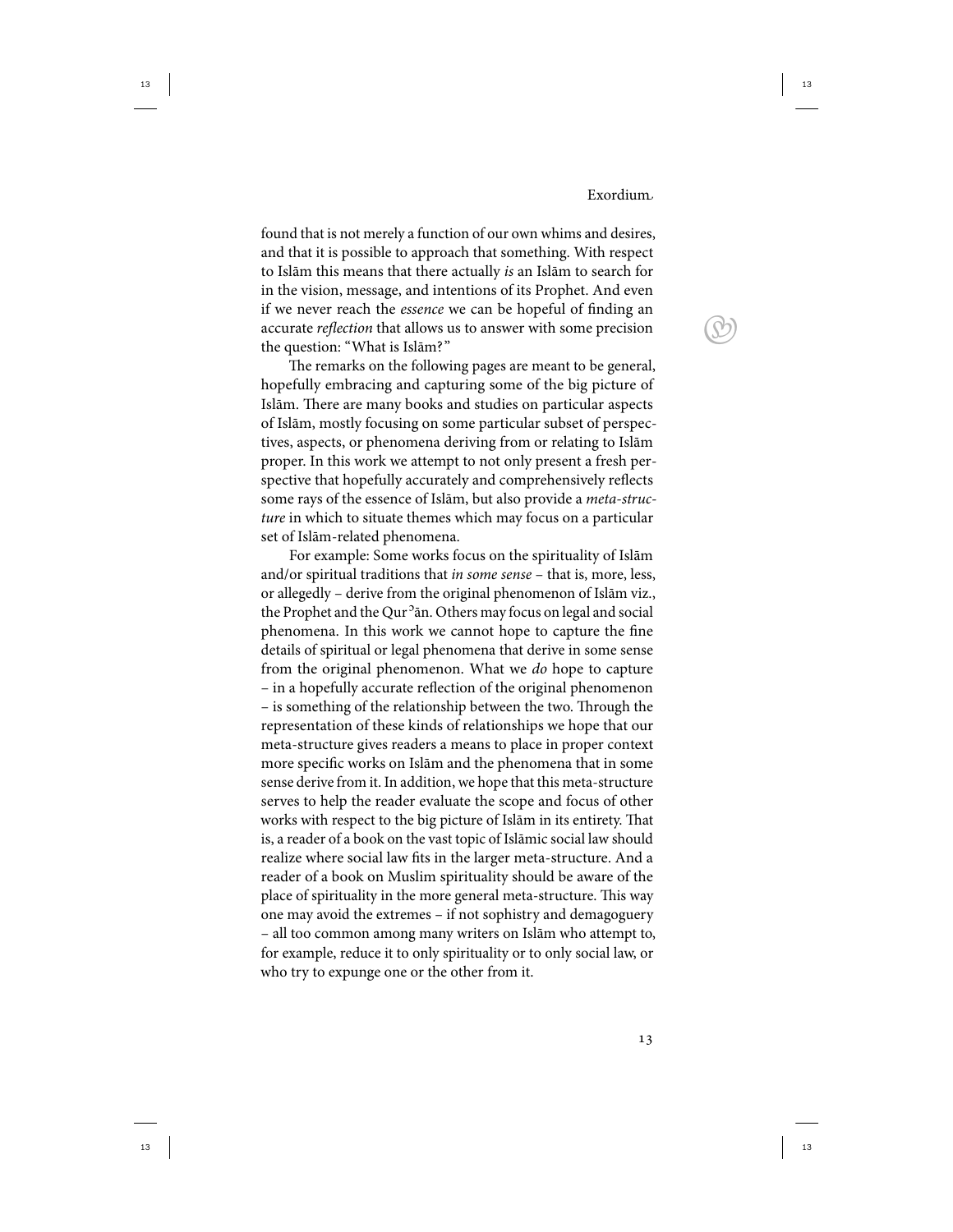We mentioned earlier that approaching the essence of Islām ultimately demands approaching the twin phenomena of the Qur<sup>5</sup>ān and of the Prophet. For our approach to have any chance of success a number of things must be kept in mind, two in particular:

 Consider the two poles of a magnet. The north pole is not the south pole, but the two are coupled as aspects of a larger phenomenon, namely, that of a magnetic field.

 $[96:1]:$  In referring to the Qur<sup>o</sup>ān, the first numeral – in this case '96' – refers to the number of the quoted sūrah (phase or very loosely chapter) of the Qur<sup>5</sup>ān; the second numeral – in this case ' $1$ ' – refers to the number of the quoted āyah (sign or very loosely verse) of the mentioned sūrah.

1 The Qur<sup>2</sup> an and the Prophet stand together in a truly coupled relationship. This point can hardly be overemphasized. To understand the Prophet one must study the Qur<sup>5</sup>ān; to comprehend the Qur<sup>5</sup>ān recourse to the Prophet is indispensable. Indeed, they constitute one phenomenon in a sense. To decouple the phenomenon of the Prophet from that of the Qur<sup>5</sup>ān or vice versa is to commit one of the worst follies as far as approaching the essence of Islām is concerned.

After all, whatever the Qur<sup>5</sup>ān really is, it originally came to humanity through the Prophet and his consciousness, not anyone else's. He did not merely sit in a bed and dictate it to others. He began putting it into practice from the first onset of its streaming through his consciousness until he passed away. The initial onset of this stream of consciousness immediately and in the first instance addressed the Prophet himself, not anyone else. The Prophet pointed to the Qur<sup>5</sup>ān as the basis of his personal behavior and his interactions with those around him. And he explained the meanings and applications of the Qur<sup>5</sup>ān to those around him. At the same time, the Qur<sup>5</sup>ān is the most *defini*tive testimony we have today to the original phenomenon and essence of Islām. Its words still ring with us long after the passing of the individual through whose consciousness it streamed. It remains alive and present in a way that can *immediately* be touched, felt, and evaluated.

Yet its language and context is still inextricably tied to the Prophet, whom it addresses even today whenever anyone recites it. "**Read! In the name of your Lord and Cherisher who created...**" [96:1],<sup>C</sup> it says to the Prophet, many hundreds of years after it was recited for the first time as, perhaps, the very first phrase of the Qur<sup>5</sup>ān itself. The Qur<sup>5</sup>ān and the Prophet are in many ways as coupled now as ever before. And the essence of Islām is as wrapped up with one of them as the other;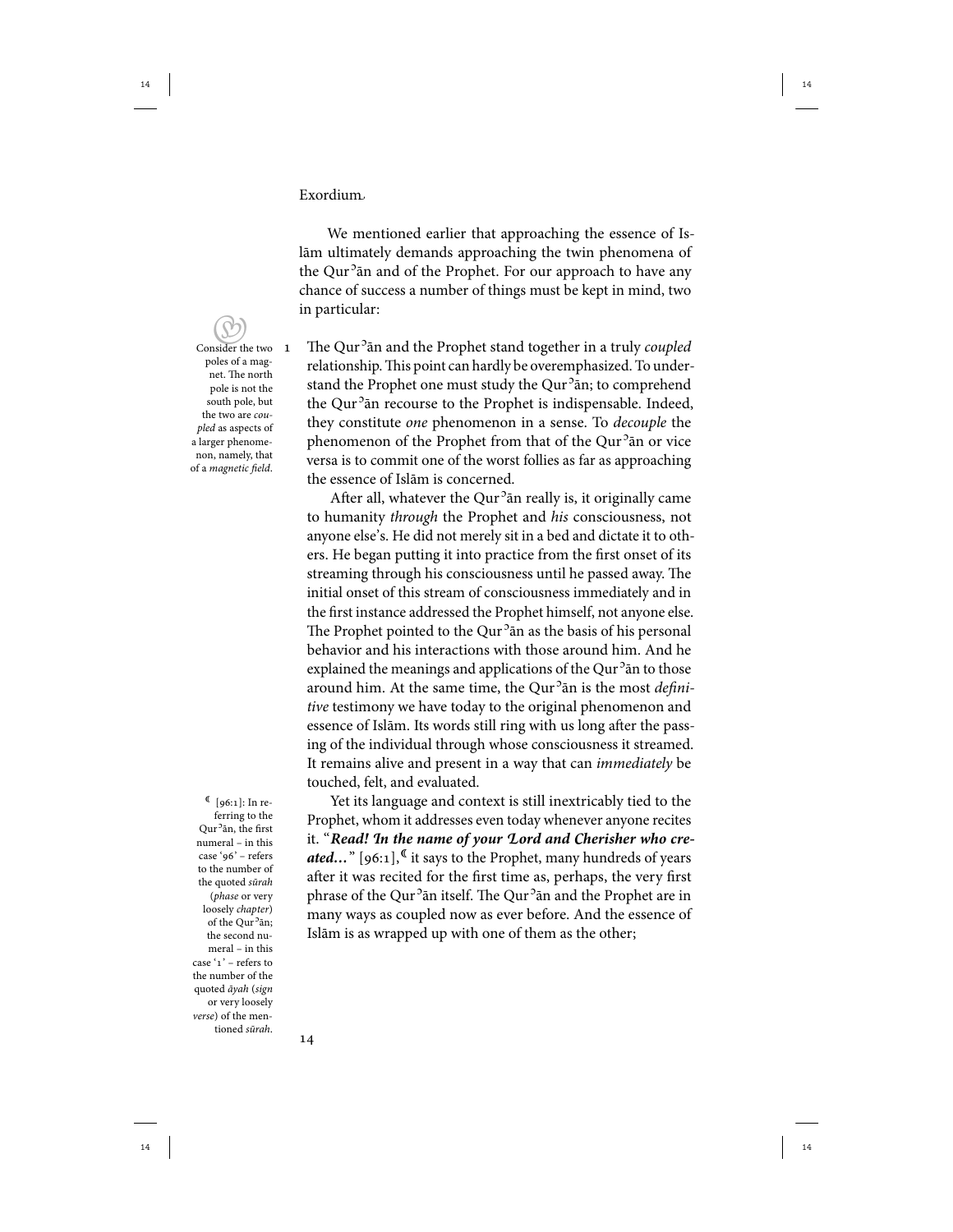The pre-Classical Arabic of these twin phenomena is both ancient and subtle. One must place oneself as much as possible in the place of an Arabic ear hearing the Qur<sup>5</sup>ān or the Prophet for the first time. A certain phenomenological as well as linguistic sensitivity is needed to tease out and translate the basic connotations of these ancient expressions into modern written or spoken English. We will come across numerous instances where a one-to-one translation of expressions from Arabic to English is simply impossible. Moreover, the semantics of the Arabic language and its syntactic structure carry connotations which are nearly impossible to translate into English. Even further, the language of the Prophet and the Qur<sup>5</sup>ān does not *merely* parrot pre-Classical Arabic. It pushes the language into new territory, employing expressions in fresh and subtle ways beyond the conventions used by and the connotations expressed by the average or above-average Arab bedouin or city-dweller. Yet with phenomenological sensitivity we can hopefully approach accurate and precise reflections of the basic meanings and intentions of the relevant expressions and sentences spoken by the Prophet and the Qur<sup>5</sup>ān.

For the purpose of approaching the essence of Islām, the Arabic text of the Qur<sup>5</sup>ān is fortunately quite standard and stable. For approaching the Prophet the Qur<sup>5</sup>ān is a most important source as well. But the Prophet spoke many things that spring from and speak to the essence of Islām, words that do not flow through that specific stream of consciousness as did the Qur<sup>2</sup>ān. The Prophet performed numerous actions that express the essence of Islām, and not all of these are recorded in the Qur<sup>5</sup>ān. Thus we must approach the voluminous resources of the Hadīth or Tradition literature, which includes biographical and historical details as well as the guidance of the Prophet on virtually every aspect of the Islāmic vision that he promulgated. Unlike the Qur<sup>2</sup>ān, the Ḥadīth literature is not nearly as standardized. Rather, one must employ some consistent, reasonable, methodology for determining for any given tradition whether it is an accurate representation of either the teaching of the Prophet or of something that he did.

The Ḥadīth literature takes us to the Prophet through the medium of those who were around him, namely his Companions (Aṣḥāb) and his Family (Ahlu ãl-Bayt). These two groups

words and expressions, bracketing By 'phenomenological sensitivity' to Arabic we refer in part to a direct experience and placing in context of Arabic words and expresthem from their later classical and post-classical uses.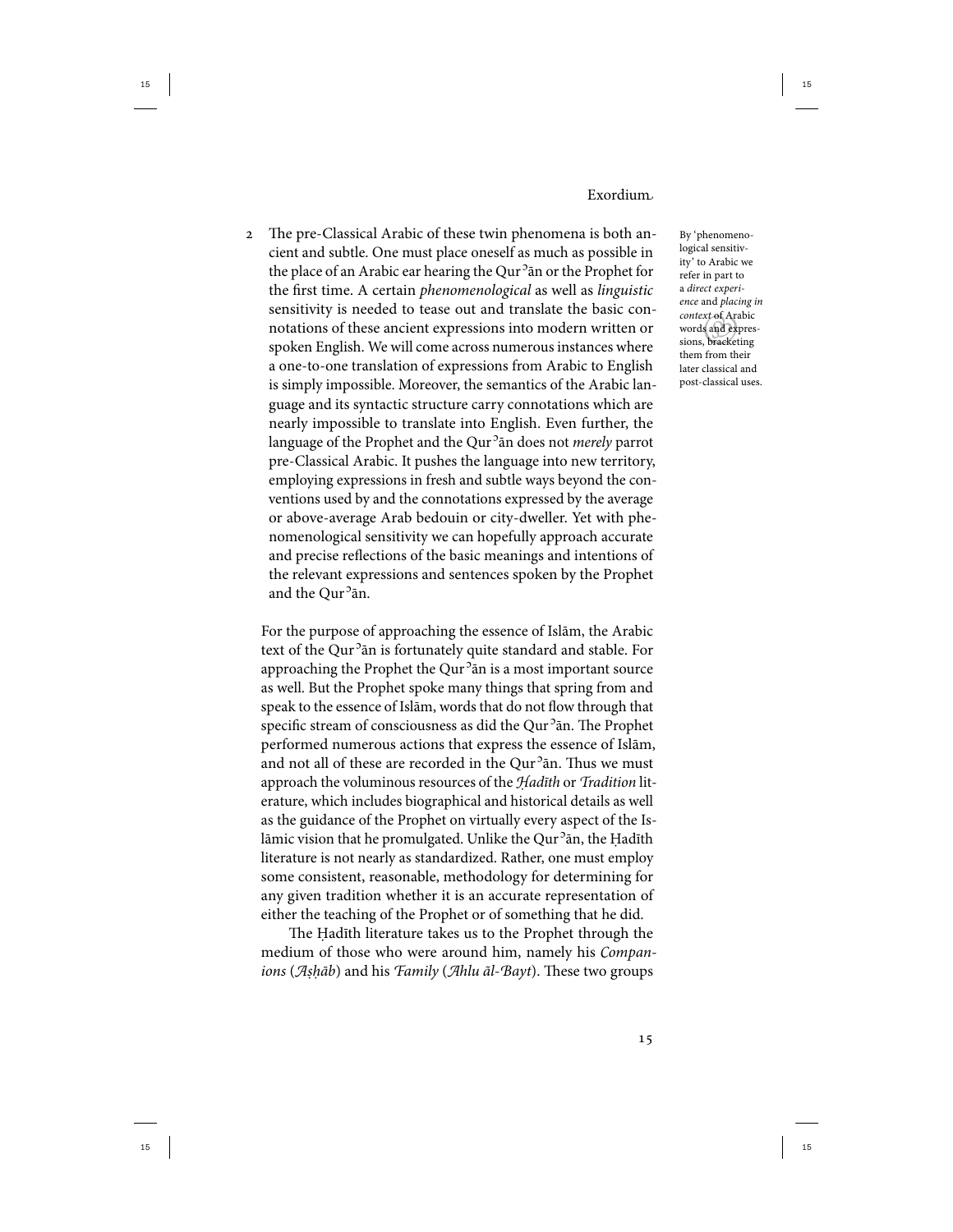are not mutually exclusive. For example: The Prophet's cousin and son-in-law <sup>c</sup>Alī was both a distinguished companion and a member of the Family. Virtually everything we know about the Prophet and the origins of the Qur<sup>5</sup>ān comes through these two sources, the Companions and the Family.

In approaching the essence of Islām through the Qur<sup>5</sup>ān and the Prophet, there is another very important consideration, namely, the historical context of these two phenomena. The nature of pre-Islāmic Arabia, the relationship of the Prophet to his family and the larger tribe from whence it sprang, and the trials, tribulations, and triumphs he underwent during the twenty-three years of the streaming of the Qur<sup>5</sup>ān are each relevant to a fuller appreciation of what Islām is. The Ḥadīth literature is of course the main source for an analysis and presentation of this context. We will provide glimpses of this throughout the body of this work. Of course, doing complete justice to the historical context vis-à-vis the essence of Islām would require a separate work.

Our objective in this work is to present the essence of Islām as much as possible in a trans-historical manner. That is, we hold that the essence of Islām transcends its historical context, though the historical context is useful for approaching that essence. We will make as many necessary references to that context as needed for our purposes. We intend to provide some more extended references to historical matters in a future augmentation to this book.

By 'early generations' we mean the generation of the Companions, their students the Followers (Tābi<sup>c</sup>īn), and the students of the Followers.

Both popular and specialized books on Islām in English tend to neglect the traditions narrated through the Family, a neglect we intend to balance in this work. From amongst the early generations of the Prophet's Family and his descendants, a number of particular figures stand out. Those figures were universally recognized by the extensive testimony of representatives of the different factions of the early Muslim community – including even some of the enemies of these figures – as honest narrators of traditions, masters of the Qur<sup>5</sup>ān, as well as true embodiments of the essence of Islām as taught by its Prophet and encapsulated in the Qur<sup>5</sup>ān. Given the serious divisions of the Muslim community such virtual unanimity is a welcome indicator that these individuals actually do reflect something of the original essence of Islām as transmitted to them from the Prophet through their

 $\bigcirc$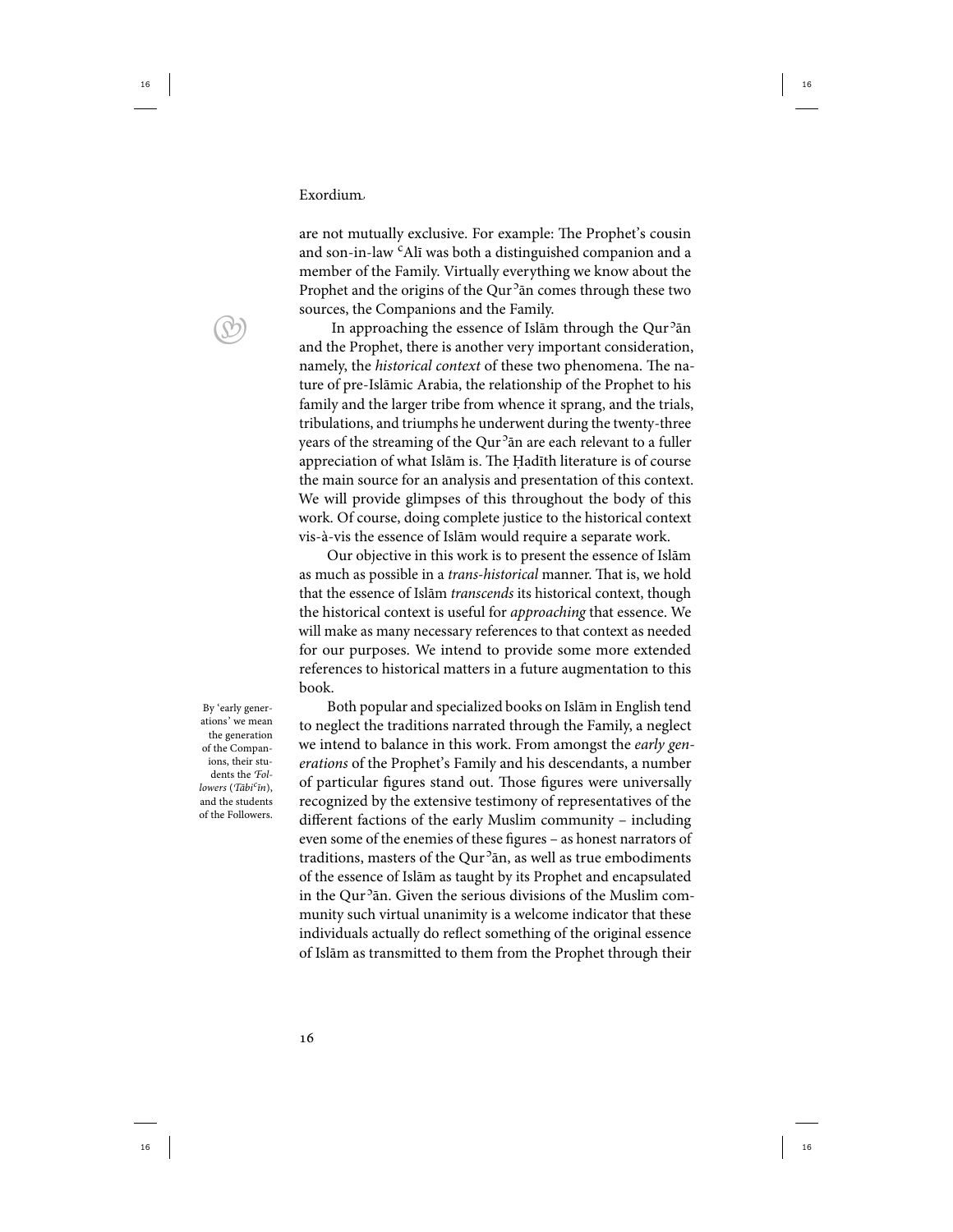family line. As an Arabic saying goes, "The people of the house know best what's in the house."

The famous compendia of Ḥadīth literature were compiled sometime after the gradual division of the community into two major schools. Despite the broad commonalities in content to be found across these collections, and regardless of the overall sincerity and honesty of their compilers, the actual selections of the compilers (and what they chose to not include) naturally reflect, in part, something of their allegiances. In this work we will benefit from the compendia collected by compilers of both schools. The particular scholastic allegiance of the compiler of a given compendium will not be a primary factor in our selection of any given tradition. Rather, each presented tradition will be selected on its own merit, based upon the determination that it accurately reflects something of the essence of Islām.

We shall see that Islām is essentially a form of activity. Based on the above considerations, this work considers the most general and fundamental dynamism that underlies the activity of Islām to be that of walāyah. As a corollary, this work considers the concept derived from walāyah as the best and most accurate mirror for the purpose of reflecting upon the mind something of the essence of Islām. Briefly, the word 'walāyah' expresses the concept "dynamic loving". Through the concept of walāyah, virtually all of the ideas derived from the activity of Islām- be they cosmological, spiritual, or practical – can be reflected, understood, defined, and/or placed in the larger context of Islām as a whole. For example: Islām's monotheism (tawhīd), its rituals like communion (salāh), and its laws like the prohibition of interest and usury; each turns out to be a special case of walāyah.

The concept of walāyah provides us a key to the basic unity of the various aspects of the essence of Islām, and how those aspects relate to one another. It provides a benchmark by means of which one can begin to evaluate of a given phenomenon whether or not it is really Islāmic at all. Perhaps more than any other concept derived from Islām, it provides a course upon which we can steer our way to approach and perhaps even reach the essence of Islām.



This extended essay is currently divided into two volumes:

 not get into the These are the so-called "Shī<sup>c</sup>ī" and "Sunnī" schools. We will details of the differences between these two. Although each of these perspectives took about years to crystallize into its present form, the origins of each trace back to the earliest days of Islām. We intend to explore this in a future work, perhaps an augmentation to this one.

The word 'walāyah' proper comes from the Qur<sup>5</sup>ān [18:44]: There! **all walāyah belongs to Allāh the Real**; the verbal derivatives of that word can be found distributed throughout the entire book.